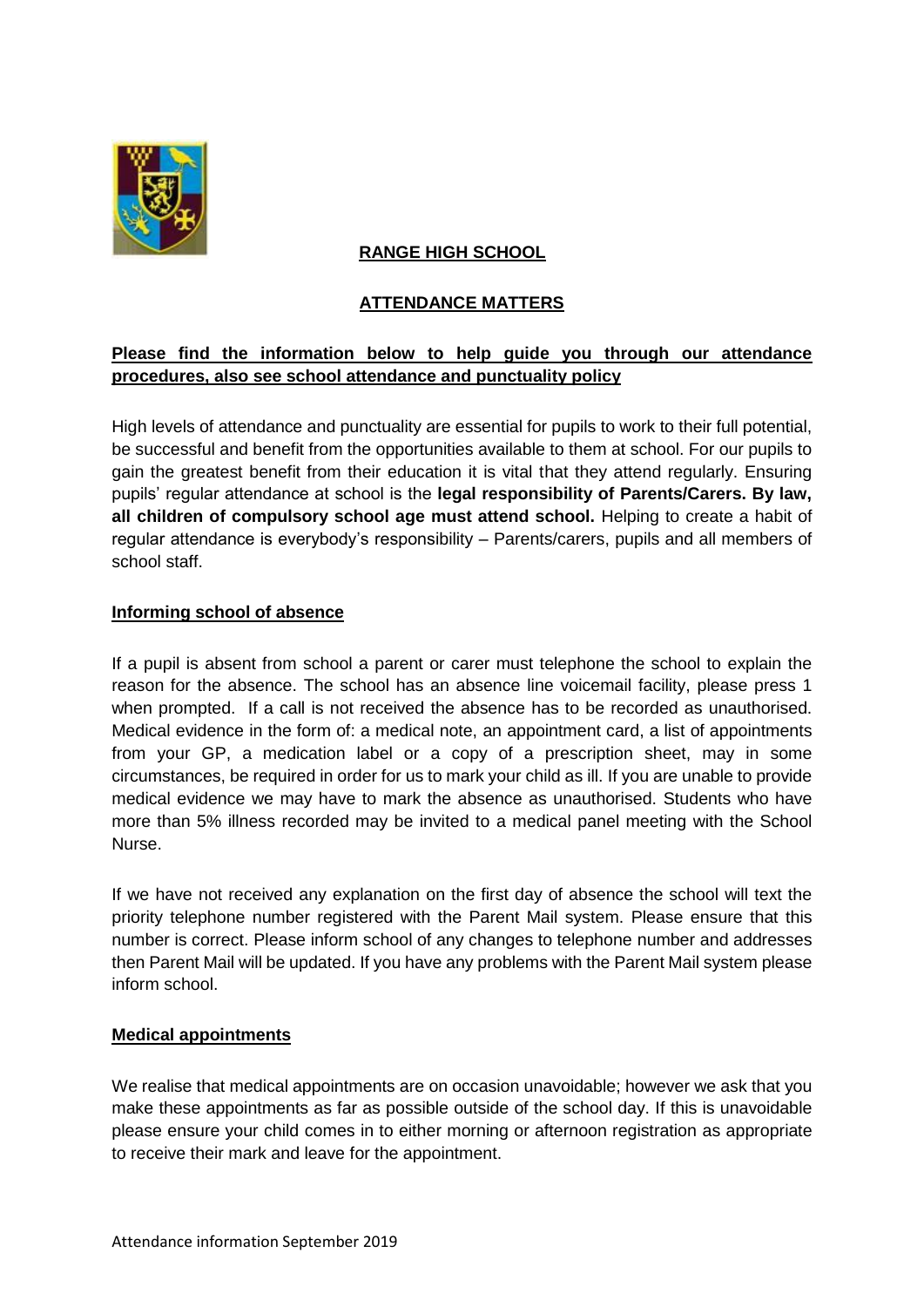## **Authorised absence in exceptional circumstances**

The Education (Pupil Registration) (England) (Amendment) Regulations 2013, which became law on 1st September 2013, state that Head teachers may not grant leave of absence during term time unless there are exceptional circumstances. The Head teacher is also required to determine the number of school days a child can be away from school if leave is granted.

#### **Allowed absence in exceptional circumstances (at the discretion of the headteacher and in advance of the event) THIS LIST IS NOT EXHAUSTIVE**

- Family bereavement or close friend bereavement
- Other compassionate grounds
- Family wedding/civil partnership taking part on school day–not travelling to a wedding unless it is abroad. We can only authorise a maximum of three days for trips abroad.
- Family crisis
- Examinations off site
- Educational Opportunity Sport & Performance
- Attendance at an event at the request of a public organisation
- Visit to a new school
- Family re-location visit

### **Absences not allowed under any circumstances**

- Family holiday no matter what length
- Family trips
- Leaving school early to travel to an event

### *To request absence for exceptional circumstances please write to the Headteacher at least 2 weeks in advance of the request with full details of the reason for the request.*

If a pupil is absent from school the school may request that the Local Authority issue Penalty Notices when the absence is not authorised. Warnings will not be given where it can be shown that parents have been notified that such absences will not be authorised.

The amount payable for a Penalty Notice issued in any of the above circumstances is £60 if paid within 21 days of receipt of the Notice, rising to £120 if paid after 21 days but within 28 days. If the Penalty Notice is not paid, the recipient will be prosecuted in the Magistrates Court for the offence for which the Notice was originally issued. Please be aware that each parent is liable to receive a Penalty Notice for each child who incurs unauthorised absences, for example, if there are two parents/carers and one child, each parent/carer will receive one Penalty Notice. If there are two parents/carers, and two children incur unauthorised absences, each parent/carer will receive two Penalty Notices, which in this case would amount to £120 each if paid within 28 days.